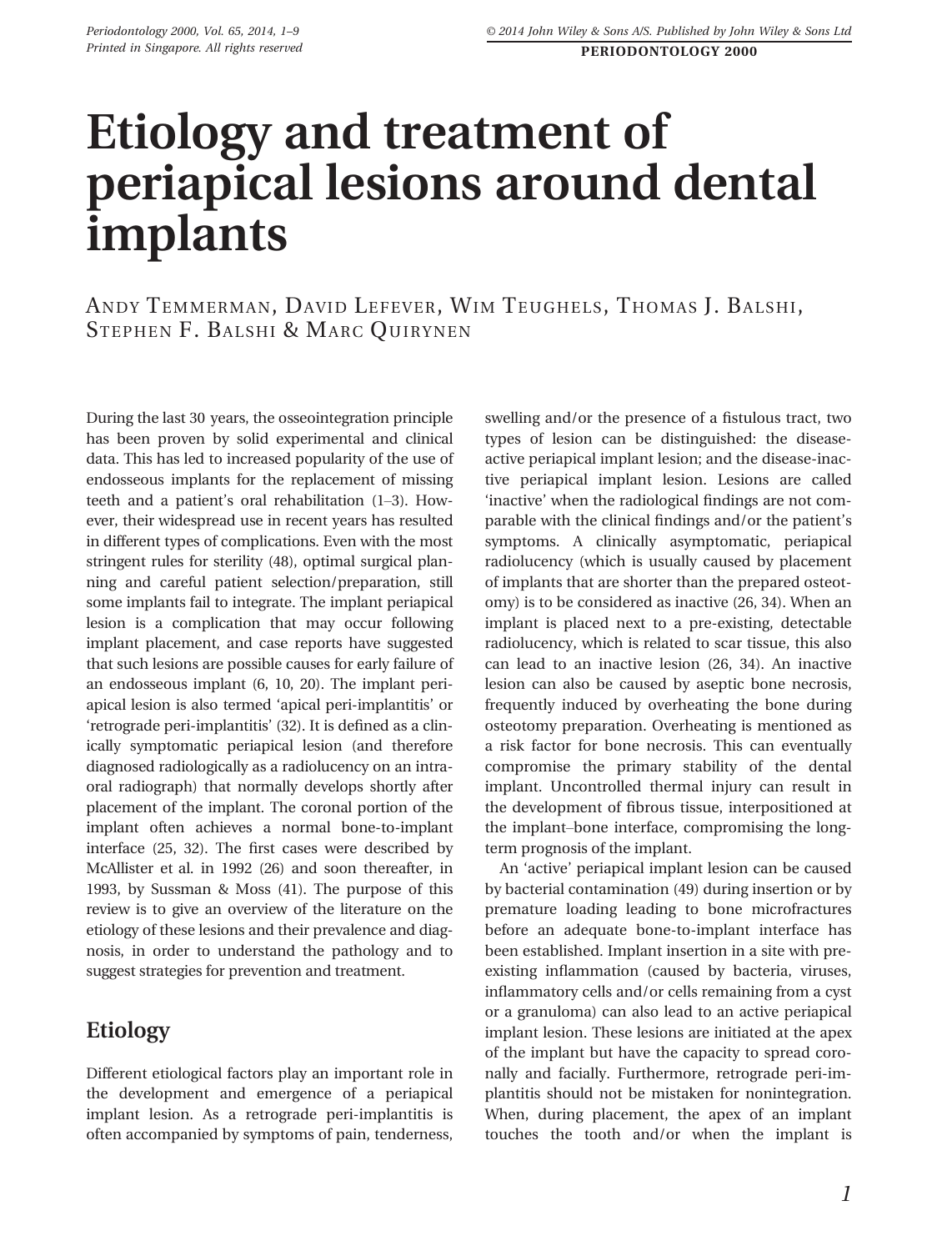inserted in an active endodontic lesion from an adjacent tooth, the implant may even exfoliate. Sussman & Moss (41) and Sussman (46) described two basic pathways of periapical implant pathology: type 1, the implant-to-tooth pathway; and type 2, the tooth-toimplant pathway. In the type 1 pathway, the implantto-tooth lesion will develop when implant insertion results in tooth devitalization (as a result of direct trauma or indirect damage). This may occur when the implant is placed at an insufficient distance from a neighboring natural tooth or by overheating the bone during osteotomy preparation. When the osteotomy causes direct trauma to the apex of a natural tooth, it might destroy the blood supply to the pulp. The resulting periapical tooth lesion will contaminate the implant (11, 41, 44, 45). In the type 2 pathway, the lesion will occur quite shortly after implant insertion when an adjacent tooth develops a periapical pathology (caries involvement, external root resorption (16, 43), reactivation of a previously existing apical lesion or the removal of an endodontic seal (42)).

The majority of authors consider an endodontic pathology of the natural tooth at the site of the implant (or an adjacent tooth) to be the most likely cause for periapical implant pathology (33, 42). Ayangco & Sheridan (6) published a series of case reports in which oral implants were placed in sites where previous tooth root apical surgery failure had occurred. They reported that, even with thorough curettage of the sockets and a prolonged healing time before implant placement, bacteria have the capacity to remain in the bone and may cause lesions on the subsequent inserted implants. Brisman et al. (12) reported that even asymptomatic endodontically treated teeth with a normal periapical radiographic appearance could be the cause of an implant failure. They also suggested that microorganisms may persist, even though the endodontic treatment is considered radiographically successful, because of inadequate obturation or an incomplete seal.

Lefever et al. examined the periapical status of the extracted tooth at the implant site and the adjacent teeth before implant placement (24). The periapical status of the tooth at the implant site and the adjacent teeth before extraction was explored and identified as: no endodontic treatment and no periapical lesion; a periapical lesion at the root combined with or without an endodontic treatment; and an endodontic treatment without clear signs of a periapical lesion. If the extracted tooth showed no signs of a periapical lesion and had no endodontic treatment, the incidence of apical pathology was 2.1%. On the other hand, if an endodontic treatment or a periapical lesion at the apex of the tooth was present at the moment of extraction, a periapical lesion could be found around the implant in 8.2% and 13.6% of the cases, respectively. For teeth extracted without endodontic pathology, the adjacent teeth might have an effect on the future implant. If the adjacent teeth, on either the mesial or the distal side, showed no signs of pathology or did not receive endodontic treatment, only 1.2% of the implants presented with a periapical lesion. When an endodontic treatment had been performed previously, but no signs of periapical pathology could be detected, no periapical lesions around the implants could be found. However, if there were signs of periapical pathology at the neighboring teeth, 25% of the implants also showed a periapical lesion (24).

When the proper protocols are followed it has been shown that immediate implant placement into fresh extraction sockets is a valuable treatment strategy (15, 19, 22). The most clinically predictable method of addressing the immediate placement of implants in a fresh extraction socket containing apical pathology is obtaining access in conjunction with thorough debridement of all pathologic tissues. Adjunctive antibiotic therapy, both local and systemic, is highly recommended. Before the debridement of infected apical tissues, bacterial cultures should be obtained to inform the clinician if a specific antibiotic therapy is required. However, immediate implant placement in infected sites remains a topic of discussion. Several authors have considered immediate implant placement in infected sites as a contraindication (8, 9, 39, 47) because these sites may compromise an uneventful osseointegration (32) and may result in the development of an implant periapical lesion (6, 33). Alsaadi et al. (4) reported a greater tendency for implant failure in sites with apical pathology.

Crespi et al. (17) placed 15 implants immediately in periapical infected sites and 15 in noninfected sites. At the 12- month follow-up they recorded no difference in integration, hard and soft tissue conditions at both types of sites. Lindeboom et al. (25) placed 50 implants in chronic periapical infected sites. Twentyfive were placed immediately after extraction and 25 were placed after a mean healing period of 3 months. They reported a survival rate of 92% for the immediately placed implants compared with 100% in the control group. Furthermore, mean implant stability quotient values, gingival esthetics, radiographic bone loss and microbiological characteristics were not significantly different. They concluded that immediate placement of implants into chronically infected periapical sites may be a valuable treatment option. Fu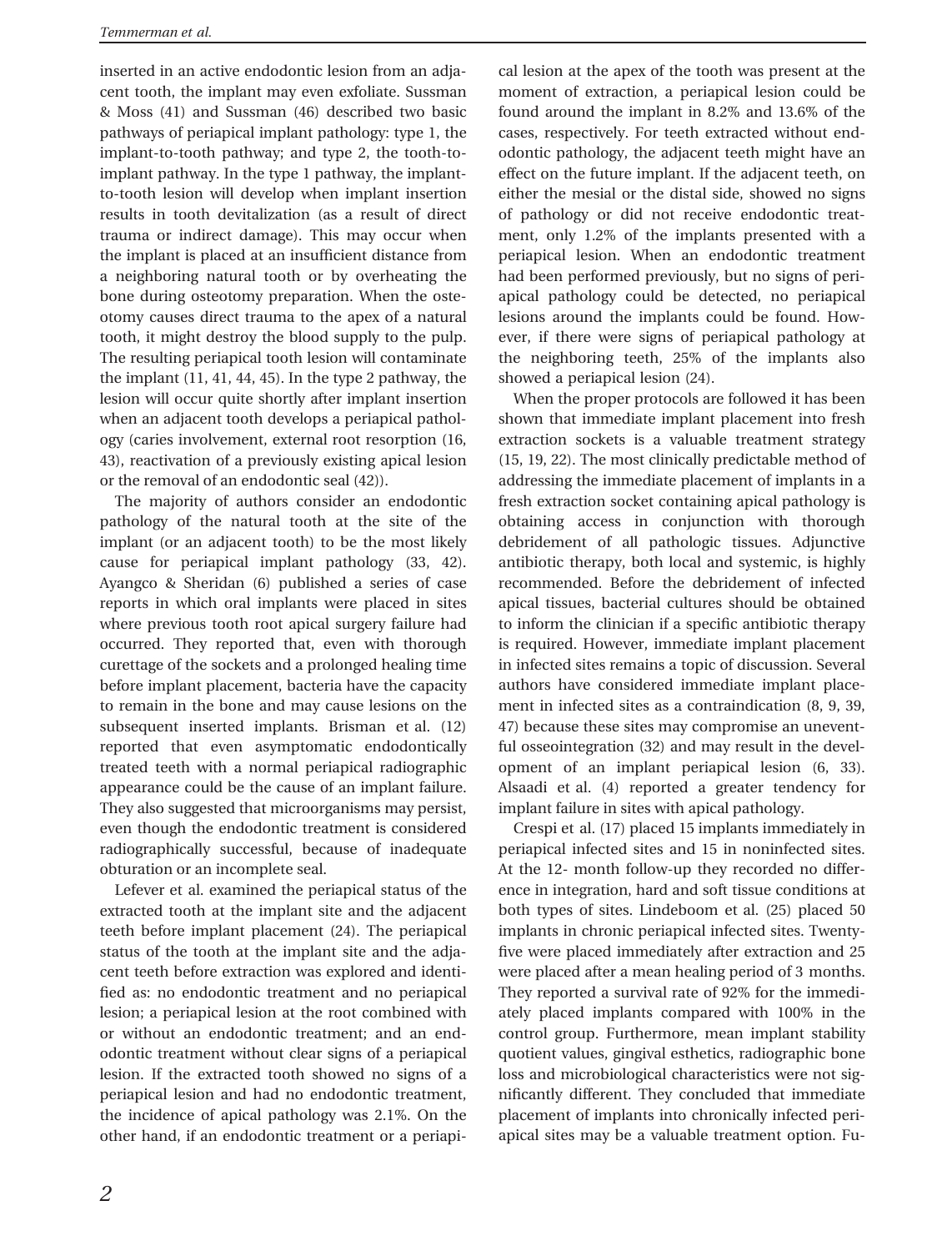gazzotto (21) conducted a retrospective analysis of 418 immediately placed implants in sites showing periapical pathology. The cumulative survival rates in this study were similar to those for immediately placed implants in sites showing no periapical pathology. In a recent study by Jung et al. (23), the immediate placement of implants in sites with periapical pathology was compared with immediate placement in healthy sites. The implants were followed during a 5-year period. They concluded that the replacement of teeth exhibiting periapical pathologies with implants placed immediately after tooth extraction can be a successful treatment modality with no disadvantages in clinical, esthetic and radiologic parameters compared with immediate placement of implants in healthy sockets.

Even though most authors consider a microbiological factor important in the pathogenesis of an active periapical implant lesion, convincing data remain very scarce. Romanos et al. (36) conducted a histologic investigation of 32 implants with periapical infection. Bacteria were found in only one case. Chan et al. (13) reported the presence of Eikenella corrodens in a surgically treated periapical lesion. Lefever et al. (24) took a microbial sample of 21 periapical implant lesions at the moment of treatment. These samples were analysed for *Enterococcus* species, Aggregatibacter actinomycetemcomitans, Campylobacter rectus, Fusobacterium nucleatum, Prevotella intermedia and Porphyromonas gingivalis. Also, the total counts of aerobic and anaerobic bacteria were analyzed. Bacteria were found in nearly all sites, but only at a concentration of  $\geq$ log 4 in nine of 21 sites. The proportion of anaerobic species was always higher than that of aerobic species. Porphyromonas gingivalis and P. intermedia were detected in reasonable concentrations at six and four sites, respectively. The other specific species (A. actinomycetemcomitans, C. rectus, F. nucleatum and Enterococcus species) never reached the threshold level for identification. Further factors related to implant periapical pathology are: the presence of residual root fragments or foreign bodies (31, 34); placement of an oral implant in the proximity of an infected maxillary sinus (38); placement of the implant in the nasal cavity (40); and excessive tightening of the implant during insertion causing compression of the bone (38), although there is no way of ascertaining the degree of compression at the apex of the implant, even if insertion torques are higher than normal. The etiopathogenesis of an active periapical implant lesion remains controversial and it is believed to have a multifactorial pathogenesis (31, 37).

### **Diagnosis**

The diagnosis of an implant periapical lesion is based on both clinical and radiological findings. As mentioned above, these lesions are classified into two groups: the inactive and the active forms. The inactive lesions are asymptomatic and are radiologically found as a result of the presence of radiolucency around the apex of the implant. These lesions do not need further treatment, although they should be followed radiologically on a regular basis, as an increase in size of the radiolucency may indicate activation and the need for further treatment. Active lesions are frequently (but not necessarily) clinically symptomatic. Clinical findings may comprise constant and intense pain (persisting even after analgesic treatment) (38), inflammation (27), dull percussion, the presence of a fistulous tract (6, 31) and the presence of mobility. If pain is present, this will not increase after implant percussion because the bone–implant interface is direct. Because there is no pressure to create a fistulous tract, and purulent materials can emerge through the still not fully consolidated interface between implant and bone, this clinical finding is not always present (28). According to Peñarrocha-Diago et al. (30), the diagnosis must include determination of the evolution stage of the lesion in order to apply the best treatment strategy. The authors divide the evolution of the periapical implant lesion into three parts:

- Part 1. The nonsuppurated acute periapical implant lesion: an acute inflammatory infiltrate is detectable and clinically characterized by the presence of acute spontaneous and localized pain that does not increase with percussion. The mucosa can be swollen and sometimes painful. Percussion of the implant will produce a tympanic sound. Radiographically, there are no changes in bone density around the apex of the implant.
- Part 2. The suppurated acute periapical implant lesion: a purulent collection is formed around the apex of the implant. This collection will result in bone resorption as it searches for a pathway for drainage. When this pathway has been established, the next stage is reached. Clinical signs are comparable with the nonsuppurated stage. Radiographically, however, a radiolucency can be detected around the apex of the implant.
- Part 3. The suppurated-fistulized periapical implant lesion: when the bone-to-implant junction is established in the coronal part a fistulous tract can develop from the apex of the implant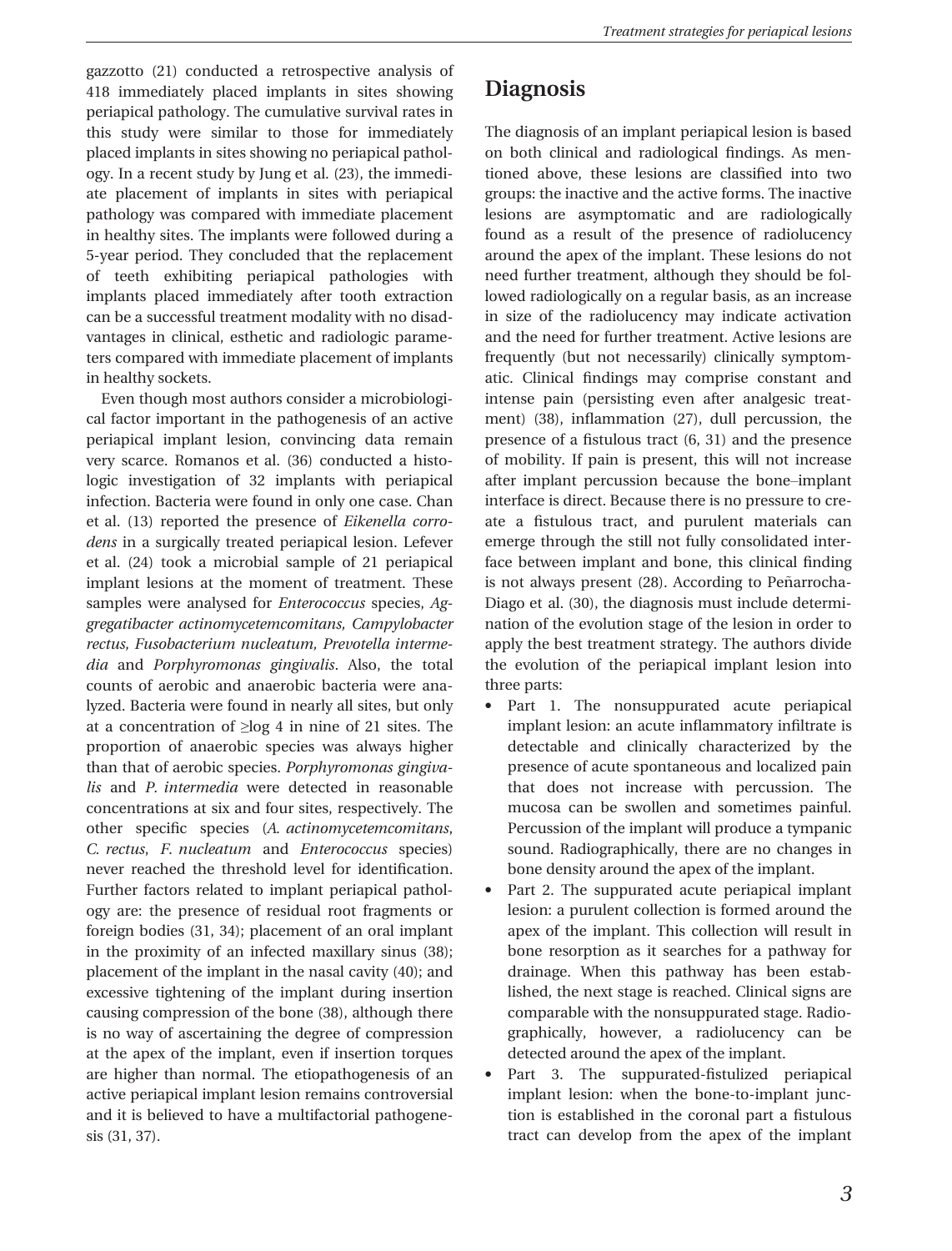through the cortex of the buccal plate. If the coronal junction is not established, the peri-implant bone will also be destroyed in a coronal direction and eventually this will lead to implant loss. Clinical signs are various. Radiographically, bone resorption around the implant can be seen.

Care should be taken because two-dimensional periapical radiographs do not always show the actual size of an intrabony defect. Only when the junctional area is involved, can these kinds of defects be identified. Therefore, it might be possible that some periapical pathologies are not recognized on twodimensional radiographs, which is a limiting factor in the diagnosis (48). Cone beam computed tomography can be used to overcome this limitation.

#### Prevalance

The prevalence of periapical implant pathology is fortunately rather low. Quirynen et al. (33) reported a prevalence of periapical implant pathology of 1.6% in the maxilla and 2.7% in the mandible in a retrospective study on 539 implants.

On a study of 3800 implants, Reiser & Nevins (34) found a prevalence of periapical implant pathology of 0.3%. According to a recent study by Lefever et al. (24) a periapical lesion around the implant can be detected in 8.2% of implants, which increases up to 13.6% if an endodontic treatment or a periapical lesion at the apex of a previously extracted tooth is present. For periapical pathology at the adjacent teeth, the percentage rises to 25%.

#### Treatment

Penarrocha-Diago et al. (30) and Zhou et al. (51) consider the correct and an early diagnosis of periapical implant lesions as a prerequisite for the prevention of implant failure. As periapical lesions around dental implants are considered to have a multifactorial etiology, there is no consensus regarding the therapy. A search of the literature leads to predominantly case reports of possible treatment options.

In some case reports, nonsurgical treatments are discussed. Chang et al. (14) treated one patient without surgical intervention. They used amoxicillin in combination with clavulanic acid, prednisolone and mefenamic acid, after which the patient's symptoms completely subsided and radiographically the lesion disappeared. After a follow-up of 2 years the implant remained stable. Waasdrop & Reynolds (50) also treated one patient nonsurgically with the use of antibiotics. The radiographic lesion gradually resolved during the following 9 months without further treatment. However, other authors reported that antibiotics were not effective in controlling active lesions (18, 34). So the question arises of whether the healing of periapical implant lesions in the previously mentioned studies was caused by treatment with the prescribed drugs or whether these lesions were inactive.

In order to prevent osteomyelitis, and because retaining the implant can lead to further and irreversible bone loss, some authors advised an early explantation of the infected implant(s) (5, 35, 38, 40, 45). However, most authors agree that the apex of the implant should be surgically exposed. How the therapy should be continued after exposure remains a topic of discussion. Reiser & Nevins (34) and Oh et al. (27) propose elimination of the infection and an implant apical resection or implant removal, depending on the extent of the infection and the stability of the implant. Zhou et al. (51) treated six implants in six patients, showing periapical pathology through trepanation and curettage (without resection of the apical part and the use of a bonesubstitute material). The lesions were copiously irrigated with saline and chlorhexidine solution and the residual bone defects were further treated with tetracycline paste. Radiographically, the lesion disappeared and the implants were normally loaded after 3 months. The irrigation agents used most often for decontamination of the implant surface are saline solution (6, 29, 33), chlorhexidine solution (5, 13, 29) or tetracycline pastes (29). Whether any of these agents are efficient in decontaminating the implant surface remains questionable.

Some authors report on the use of bone substitutes, with or without the use of membranes, to achieve a complete resolution of the bony defect. Quirynen et al. (33) performed treatment on 10 cases with periapical implant pathology (out of a total of 426 solitary implants). The protocol for the treatment (Fig. 1) of retrograde lesions in the maxilla included elevation of a full-thickness flap, complete removal of all accessible granulation tissue using hand instruments (with special attention to reach both apical and oral parts of the implant surface) and curettage of the bony cavity walls. In half of the defects, deproteinized bovine bone mineral was used as bone substitute (at the discretion of the surgeon), whereas the other defects were left empty. In the mandible an explorative flap mostly revealed an absence of a perforation of the cortex so that a trepanation of the bone had to be performed. They concluded that the removal of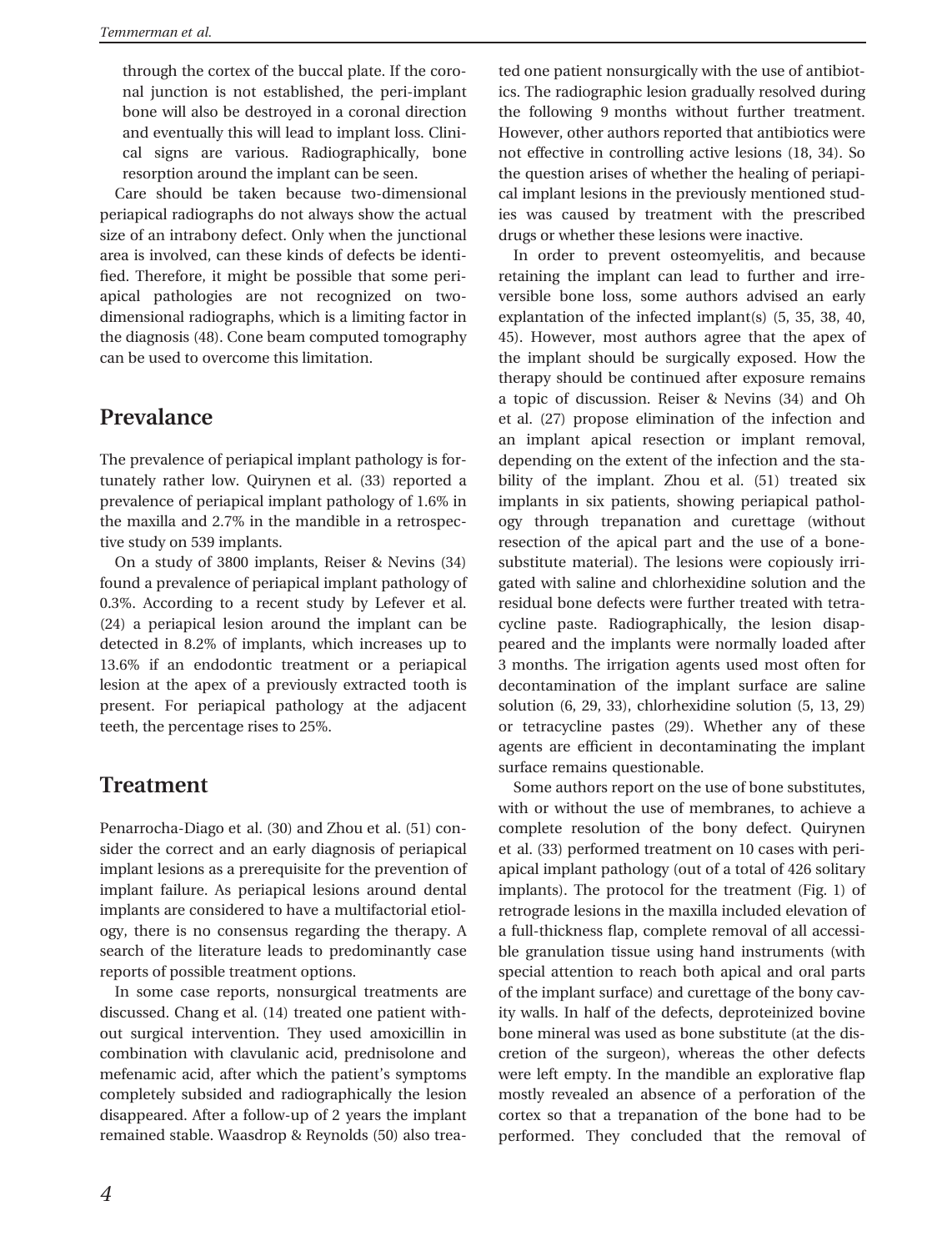

Fig. 1. (A) intra-oral periapical radiograph, 3 months postextraction. (B) Occurrence of a periapical implant lesion, 3 months after installation. (C) Presence of a fistulous tract. (D) Elevation of a full-thickness mucoperiosteal flap. (E–G) Defect inspection, curettage and irrigation with

all granulation tissue is sufficient to arrest the progression of bone destruction. Furthermore, implants in which only the coronal part is osseointegrated can successfully resist occlusal load for years, at least in the single-tooth replacement condition. Bretz et al. (10) surgically treated one case of periapical implant pathology via the elevation of a full-thickness flap, curettage of the apical lesion, irrigation with chlorhexidine gluconate, placement of demineralized freeze-dried bone and coverage of the site with an resorbable collagen membrane. The lesion was resolved and the prosthesis was still in function after 17 months of follow-up. Lefever et al. (24) retrospectively analysed 59 implants with periapical lesions. Different treatment options were chosen: explantation of the affected implant (17/59); curettage of the defect and application of a bone substitute (14/59); curettage and administration of systemic antibiotics  $(10/59)$ ; curettage only  $(11/59)$ ; no treatment (two of 59); systemic antibiotics without curettage (two of 59); curettage with the usage of a barrier membrane without application of a bone substitute (two of 59); and curettage and application of autogenous bone

sterile saline. (H) Bone substitute placement and guided bone regeneration. (I) intra-oral periapical radiograph, 4 months post-treatment and abutment connection. (J,K) Situation 1 year postloading.

chips (one of 59). Of the 42 nonexplanted implants, nine were lost during follow-up, all during the first 4 years of loading. The cumulative survival rate for an implant showing a periapical lesion was 46.0%. When the explanted implants were excluded, the cumulative survival rate reached 73.2% after 10 years. The authors conclude that a clear-cut selection of 'best treatment strategy' could not be identified. Balshi et al. (7) suggested apical resection of the affected implants. They used this approach on 39 cases. After flap elevation, they used a high-speed drill to create a bony window that was slightly larger than the lesion itself. The bony defect was thoroughly debrided and irrigated with a saline/tetracycline solution (Fig. 2). In 72% of the cases a deproteinized bovine bone mineral was used to graft the bony defect. In 38% a resorbable collagen membrane was used to cover the surgical site and to fulfil the guided bone-regeneration principle. A total of 39 implants in 35 patients were treated using this intra-oral apical resection procedure. Thirty-eight (97.4%) of the 39 implants remained stable and continued in function with no further complication up to 5 years. This suggests that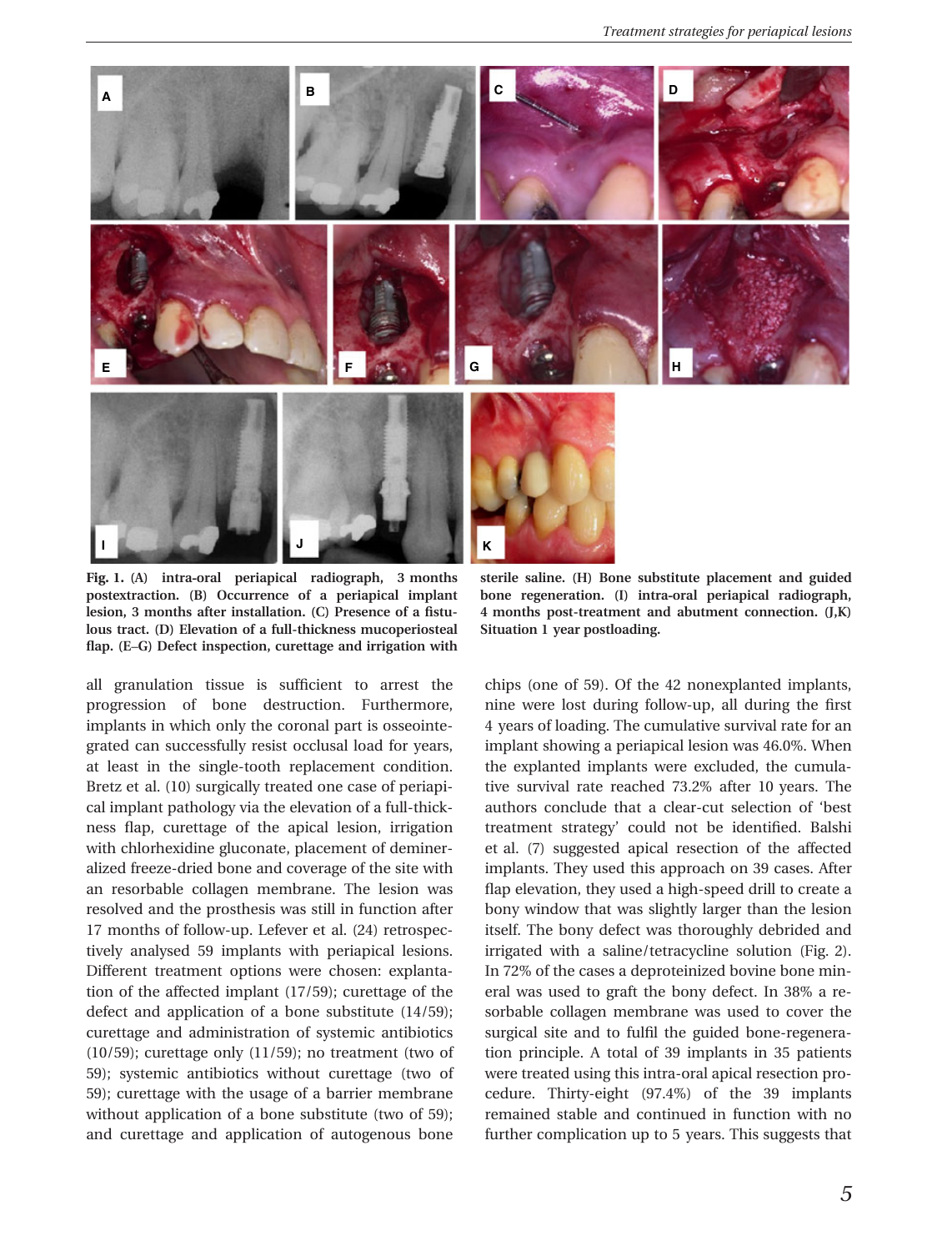

Fig. 2. (A) intra-oral periapical radiograph, 3 months after placement and immediate loading. (B–E) Removal of implant 21 and apicoectomy of implant 23. (F) Postoperative adjustment of the prosthesis. (G) intra-oral periapical radiograph, postoperatively. (H–J) Part of the panoramic radiograph, 2 (H), 4 (I) and 6 (J) years after removal and apicoectomy.

an apical resection procedure is preferable to a guided bone regeneration procedure.

#### Conclusion

Different factors have been proposed to play a role in the development and emergence of a periapical implant lesion. To date, there is no consensus about the exact etiology. Several factors might act together, pointing to a multicausality model. Diagnosis of an implant periapical lesion should be based on both clinical and radiological findings and, in order to apply the best treatment strategy, the evolution of the lesion should be taken into account. However, the treatment of this type of lesion is still empiric. Data, primarily derived from case reports, seem to indicate that the removal of all granulation tissue is a first step to arrest the progression of the bone destruction. The removal of the apical part of the implant seems a valuable treatment strategy.

#### References

- 1. Adell R, Lekholm U, Rockler B, Branemark PI. A 15-year study of osseointegrated implants in the treatment of the edentulous jaw. Int J Oral Surg 1981: 6: 387–416.
- 2. Adell R, Eriksson B, Lekholm U, Branemark PI, Jemt T. Long-term follow-up study of osseointegrated implants in the treatment of totally edentulous jaws. Int J Oral Maxillofac Implants 1990: 4: 347–359.
- 3. Albrektsson T, Dahl E, Enbom L, Engevall S, Engquist B, Eriksson AR, Feldmann G, Freiberg N, Glantz PO, Kjellman O, et al. Osseointegrated oral implants. A Swedish multicenter study of 8139 consecutively inserted Nobelpharma implants. J Periodontol 1988: 5: 287–296.
- 4. Alsaadi G, Quirynen M, Komarek A, Van Steenberghe D. Impact of local and systemic factors on the incidence of oral implant failures, up to abutment connection. J Clin Periodontol 2007: 7: 610–617.
- 5. Ataullah K, Chee LF, Peng LL, Lung HH. Management of retrograde peri-implantitis: a clinical case report. J Oral Implantol 2006: 6: 308–312.
- 6. Ayangco L, Sheridan PJ. Development and treatment of retrograde peri-implantitis involving a site with a history of failed endodontic and apicoectomy procedures: a series of reports. Int J Oral Maxillofac Implants 2001: 3: 412–417.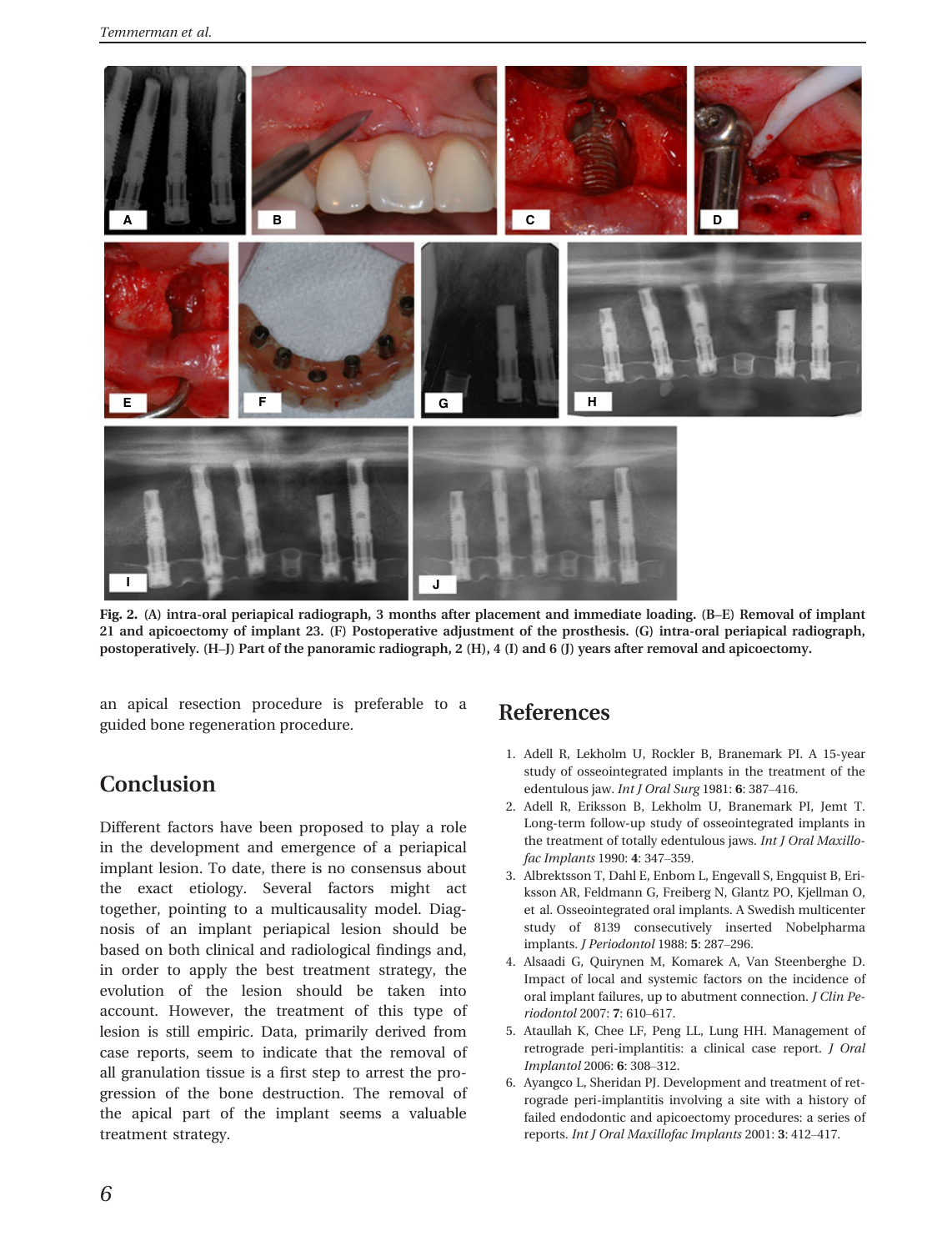- 7. Balshi SF, Wolfinger GJ, Balshi TJ. A retrospective evaluation of a treatment protocol for dental implant periapical lesions: long-term results of 39 implant apicoectomies. Int J Oral Maxillofac Implants 2007: 2: 267–272.
- 8. Barzilay I. Immediate implants: their current status. Int J Prosthodont 1993: 2: 169–175.
- 9. Becker W, Becker BE, Newman MG, Nyman S. Clinical and microbiologic findings that may contribute to dental implant failure. Int J Oral Maxillofac Implants 1990: 1: 31–38.
- 10. Bretz WA, Matuck AN, De Oliveira G, Moretti AJ. Treatment of retrograde peri-implantitis: clinical report. Implant Dent 1997: 4: 287–290.
- 11. Brisman DL. The effect of speed, pressure, and time on bone temperature during the drilling of implant sites. Int J Oral Maxillofac Implants 1996: 1: 35–37.
- 12. Brisman DL, Brisman AS, Moses MS. Implant failures associated with asymptomatic endodontically treated teeth. J Am Dent Assoc 2001: 2: 191–195.
- 13. Chan HL, Wang HL, Bashutski JD, Edwards PC, Fu JH, Oh TJ. Retrograde peri-implantitis: a case report introducing an approach to its management. J Periodontol 2011: 7: 1080–1088.
- 14. Chang LC, Hsu CS, Lee YL. Successful medical treatment of an implant periapical lesion: a case report. Chang Gung Med J 2011: 1: 109–114.
- 15. Chen ST, Wilson TG Jr, Hammerle CH. Immediate or early placement of implants following tooth extraction: review of biologic basis, clinical procedures, and outcomes. Int J Oral Maxillofac Implants 2004: 19: 12–25.
- 16. Christensen GJ. Tooth preparation and pulp degeneration. J Am Dent Assoc 1997: 3: 353–354.
- 17. Crespi R, Cappare P, Gherlone E. Fresh-socket implants in periapical infected sites in humans. J Periodontol 2010: 3: 378–383.
- 18. Dahlin C, Nikfarid H, Alsen B, Kashani H. Apical peri-implantitis: possible predisposing factors, case reports, and surgical treatment suggestions. Clin Implant Dent Relat Res 2009: 3: 222–227.
- 19. Esposito M, Grusovin MG, Polyzos IP, Felice P, Worthington HV. Interventions for replacing missing teeth: dental implants in fresh extraction sockets (immediate, immediate-delayed and delayed implants). Cochrane Database Syst Rev 2010: 9: CD005968.
- 20. Flanagan D. Apical (retrograde) peri-implantitis: a case report of an active lesion. J Oral Implantol 2002: 2: 92–96.
- 21. Fugazzotto P. A retrospective analysis of immediately placed implants in 418 sites exhibiting periapical pathology: results and clinical considerations. Int J Oral Maxillofac Implants 2012: 1: 194–202.
- 22. Hammerle CH, Chen ST, Wilson TG Jr. Consensus statements and recommended clinical procedures regarding the placement of implants in extraction sockets. Int J Oral Maxillofac Implants 2004: 19: 26–28.
- 23. Jung RE, Zaugg B, Philipp AO, Truninger TC, Siegenthaler DW, Hammerle CH. A prospective, controlled clinical trial evaluating the clinical radiological and aesthetic outcome after 5 years of immediately placed implants in sockets exhibiting periapical pathology. Clin Oral Implants Res 2013: 24: 839–846.
- 24. Lefever D, Van Assche N, Temmerman A, Teughels W, Quirynen M. Aetiology, microbiology and therapy of periapical

lesions around oral implants: a retrospective analysis. J Clin Periodontol 2013: 40: 296–302.

- 25. Lindeboom JA, Tjiook Y, Kroon FH. Immediate placement of implants in periapical infected sites: a prospective randomized study in 50 patients. Oral Surg Oral Med Oral Pathol Oral Radiol Endod 2006: 6: 705–710.
- 26. McAllister BS, Masters D, Meffert RM. Treatment of implants demonstrating periapical radiolucencies. Pract Periodontics Aesthet Dent 1992: 9: 37–41.
- 27. Oh TJ, Yoon J, Wang HL. Management of the implant periapical lesion: a case report. Implant Dent 2003: 1: 41–46.
- 28. Penarrocha Diago M, Boronat Lopez A, Lamas Pelayo J. Update in dental implant periapical surgery. Med Oral Patol Oral Cir Bucal 2006: 5: 429–432.
- 29. Penarrocha-Diago M, Boronat-Lopez A, Garcia-Mira B. Inflammatory implant periapical lesion: etiology, diagnosis, and treatment – presentation of 7 cases. J Oral Maxillofac Surg 2009: 1: 168–173.
- 30. Penarrocha-Diago M, Maestre-Ferrin L, Cervera-Ballester J, Penarrocha-Oltra D. Implant periapical lesion: diagnosis and treatment. Med Oral Patol Oral Cir Bucal 2012: 38: 527–532.
- 31. Piattelli A, Scarano A, Balleri P, Favero GA. Clinical and histologic evaluation of an active "implant periapical lesion": a case report. Int J Oral Maxillofac Implants 1998: 5: 713–716.
- 32. Quirynen M, Gijbels F, Jacobs R. An infected jawbone site compromising successful osseointegration. Periodontol <sup>2000</sup> 2003: 33: 129–144.
- 33. Quirynen M, Vogels R, Alsaadi G, Naert I, Jacobs R, Van Steenberghe D. Predisposing conditions for retrograde peri-implantitis, and treatment suggestions. Clin Oral Implants Res 2005: 5: 599–608.
- 34. Reiser GM, Nevins M. The implant periapical lesion: etiology, prevention, and treatment. Compend Contin Educ Dent 1995: 8: 768, 770, 772 passim.
- 35. Rokadiya S, Malden NJ. An implant periapical lesion leading to acute osteomyelitis with isolation of Staphylococcus aureus. Br Dent J 2008: 9: 489–491.
- 36. Romanos GE, Froum S, Costa-Martins S, Meitner S, Tarnow DP. Implant periapical lesions: etiology and treatment options. J Oral Implantol 2011: 1: 53–63.
- 37. Rosendahl K, Dahlberg G, Kisch J, Nilner K. Implant periapical lesion. A case series report. Swed Dent J 2009: 2: 49–58.
- 38. Scarano A, Di Domizio P, Petrone G, Iezzi G, Piattelli A. Implant periapical lesion: a clinical and histologic case report. J Oral Implantol 2000: 2: 109–113.
- 39. Schwartz-Arad D, Chaushu G. The ways and wherefores of immediate placement of implants into fresh extraction sites: a literature review. *J Periodontol* 1997: 10: 915-923.
- 40. Silva GC, Oliveira DR, Vieira TC, Magalhaes CS, Moreira AN. Unusual presentation of active implant periapical lesions: a report of two cases. J Oral Sci 2010: 3: 491–494.
- 41. Sussman HI, Moss SS. Localized osteomyelitis secondary to endodontic-implant pathosis. A case report. J Periodontol 1993: 4: 306–310.
- 42. Sussman HI. Implant pathology associated with loss of periapical seal of adjacent tooth: clinical report. Implant Dent 1997: 1: 33–37.
- 43. Sussman HI. Endodontic pathology leading to implant failure – a case report. J Oral Implantol 1997: 3: 112–115; discussion 115–116.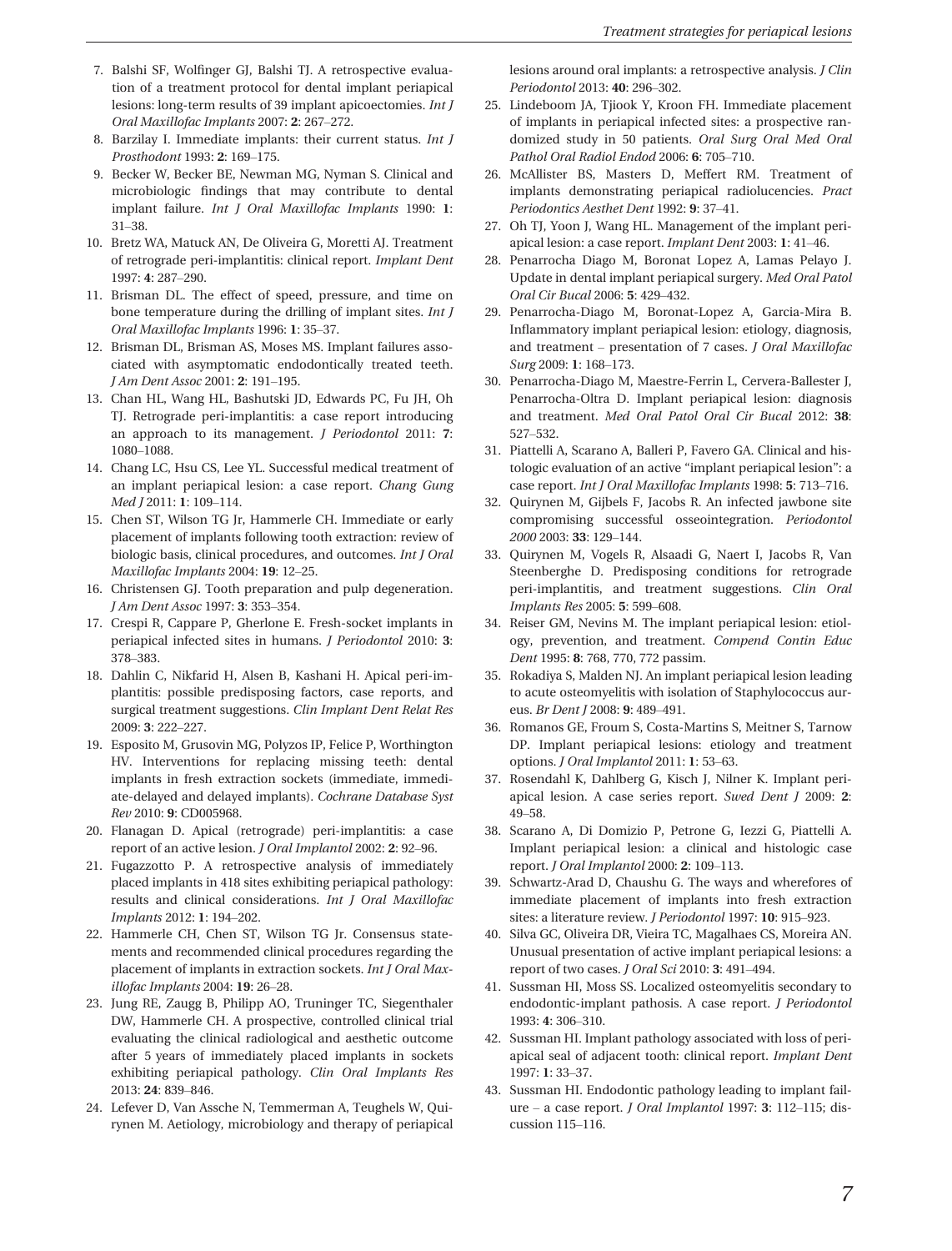- 44. Sussman HI. Cortical bone resorption secondary to endodontic-implant pathology. A case report. N Y State Dent J 1997: 9: 38–40.
- 45. Sussman HI. Tooth devitalization via implant placement: a case report. Periodontal Clin Investig 1998: 1: 22–24.
- 46. Sussman HI. Periapical implant pathology. J Oral Implantol 1998: 3: 133–138.
- 47. Tolman DE, Keller EE. Endosseous implant placement immediately following dental extraction and alveoloplasty: preliminary report with 6-year follow-up. Int J Oral Maxillofac Implants 1991: 1: 24–28.
- 48. Van Assche N, Jacobs R, Coucke W, Van Steenberghe D, Quirynen M. Radiographic detection of artificial intra-bony

defects in the edentulous area. Clin Oral Implants Res 2009: 3: 273–279.

- 49. Van Steenberghe D, Yoshida K, Papaioannou W, Bollen CM, Reybrouck G, Quirynen M. Complete nose coverage to prevent airborne contamination via nostrils is unnecessary. Clin Oral Implants Res 1997: 6: 512–516.
- 50. Waasdrop J, Reynolds M. Nonsurgical treatment of retrograde peri-implantitis: a case report. Int J Oral Maxillofac Implants 2010: 4: 831–833.
- 51. Zhou Y, Cheng Z, Wu M, Hong Z, Gu Z. Trepanation and curettage treatment for acute implant periapical lesions. Int J Oral Maxillofac Surg 2012: 2: 171–175.